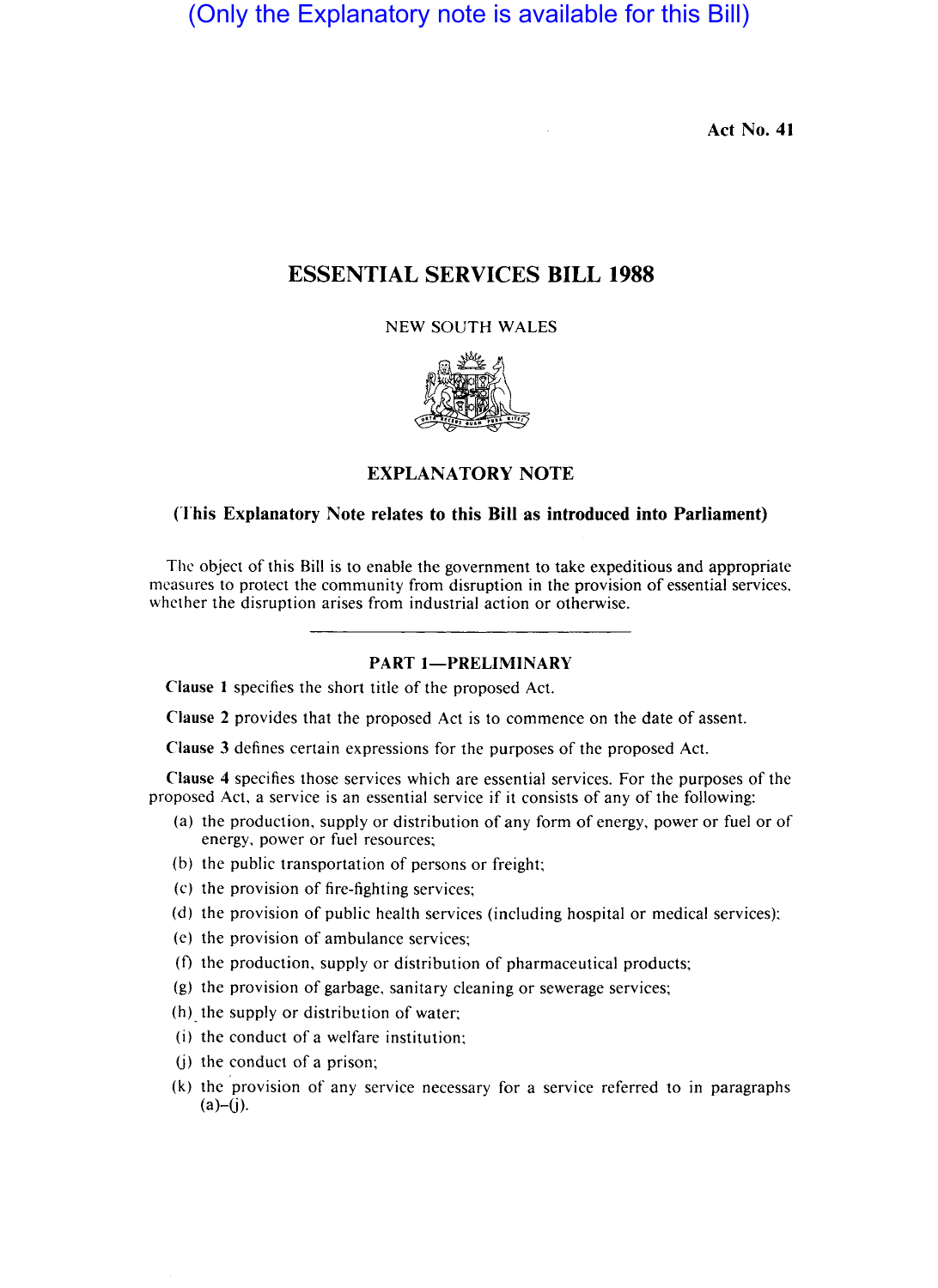As well as specifying particular services, the clause empowers the Governor, by order published in the Gazette, to declare any service to be an essential service for the purposes of the proposed Act.

Clause 5 provides that the proposed Act is to have effect despite the provisions of any other Act, any judgment or order or any other instrument or agreement.

Clause 6 provides that the powers conferred by or under the proposed Act are to be in addition to and not in derogation from any other powers exercisable apart from the proposed Act.

Clause 7 provides that the proposed Act is to bind the Crown.

### PART 2-DISRUPTION TO ESSENTIAL SERVICE

Clause 8 enables the Governor-in-Council, if the provision of an essential service is. or is likely to be, disrupted or reduced to an inadequate extent, to declare by proclamation that the essential service is one in respect of which regulations may be made under clause 9. Such a proclamation may be made whether or not an emergency situation exists. or is likely to exist, in relation to the essential service. Such a proclamation is to specify the Minister of the Crown who is to be responsible for a regulation made under clause 9 in relation to the essential service. Such a proclamation may continue in force for a maximum of 30 days.

Clause 9 enables the Governor-in-Council to make a regulation in accordance with the regulation-making powers conferred by the clause to ensure the proper provision of an essential service during the period for which a proclamation continues in force under clause 8.

Clause **10** enables the Governor-in-Council, if the provision of an essential service is, or is likely to be, disrupted or reduced to an inadequate extent and if an emergency situation exists, or is likely to exist. in relation to the essential service, to declare by order in writing that a state of emergency exists in relation to the essential service. Such an order is to specify the Minister of the Crown who may give directions under clause II in relation to the essential service. Such an order may continue in force for a maximum of 30 days.

Clause II enables the Minister of the Crown specified in an order declaring the existence of a state of emergency in relation to an essential service to give directions by notice in writing, in accordance with the powers conferred by the clause, to ensure the proper provision of the essential service during the period for which the order continues in force under clause 10. A direction may be brought to the attention of a person affected by it either by publishing the direction in the Gazette or by service of a copy personally or by post or telegram.

#### PART 3-ENTRY AND INSPECTION

Clause 12 enables the Minister administering the proposed Act or a Minister specified in a proclamation under clause 8 or an order under clause 10 to appoint inspectors for the purposes of the proposed Act.

Clause 13 specifies the powers of entry, inspection and investigation which may be exercised by inspectors. The powers may only be exercised in relation to an essential service the subject of a proclamation under clause 8 or an order under clause 10 while the proclamation or order is in force.

Clause **14** makes it an offence to obstruct an inspector, to wilfully furnish false information to an inspector and to impersonate an inspector.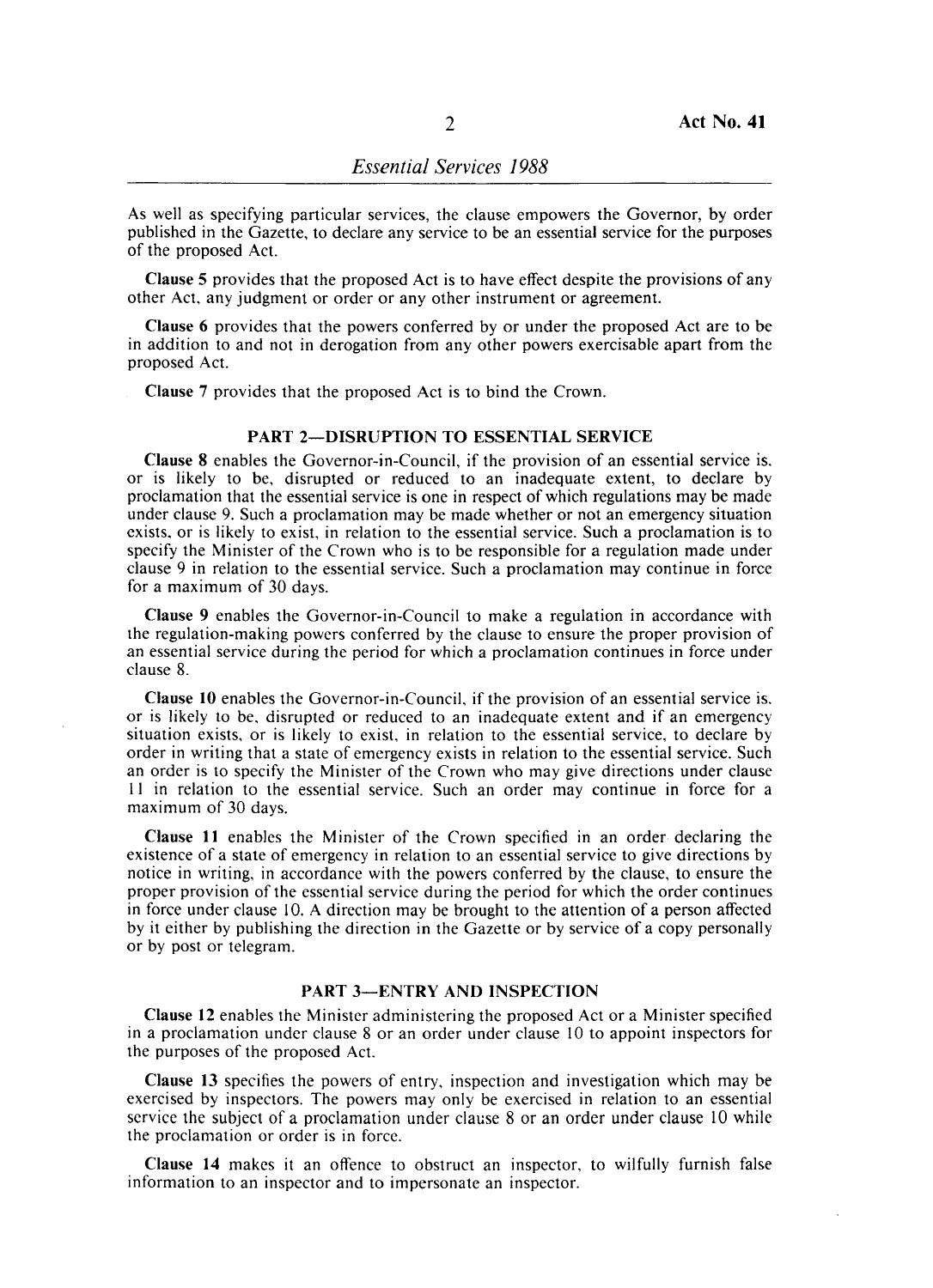### PART 4-INDUSTRIAL ACTION

Clause 15 enables the Minister of the Crown who has the rsponsibility for administering the proposed Act, while a proclamation under clause 8 or an order under clause 10 is in force in relation to an essential service, to refer any industrial matter relating to the essential service to the Industrial Commission for determination.

Clause 16 confers on an employer who is adversely affected by the disruption to an essential service the right to stand down an employee from duty if the employee has not been able to be usefully employed for at least 5 days. Notice of the stand down is required to be given to each employee. Leave and superannuation entitlements of an employee stood down under the clause are preserved but all other rights and entitlements of the employee are foregone during the period of stand down. The clause enables the Minister or a union which represents employees stood down to apply to the Industrial Commission for an order restraining the stand down. On the hearing of an application by the Minister or a union, the Minister or union has the onus of proving that the employees concerned should not be stood down.

Clause 17 enables the registration of a union engaged in providing an essential service and which, while a proclamation under clause 8 or an order under clause 10 is in force. engages in activities which are contrary to the public interest, to be suspended and cancelled. If registration is cancelled, the industrial registrar is prohibited from accepting. within 3 years after the date of deregistration, any application for registration of a trade union which is the same, or substantially the same, as the union whose registration has been cancelled.

Clause 18 provides, as an alternative to the sanction of deregistration contained in clause 17, for the rules of the union concerned to be amended so as to exclude from membership particular members who engage in activities which are contrary to the public interest.

Clause 19 provides that if the registration of a union is cancelled by operation of clause 17 or if the rules of a union are amended under clause 18 so as to exclude certain members from membership, the Industrial Commission may amend the rules of another union to enable members of the deregistered union or the excluded members to become members of that other union.

Clause 20 enables the industrial registrar, as a consequential matter, to amend the rules of a union following the making of an order under clause 18 or 19.

Clause 21 prevents the making of appeals against decisions relating to the deregistration of unions and the amendment of union rules.

Clause 22 preserves the obligations, penalties and liabilities of a union and union members despite the cancellation of the union's registration under clause 17.

Clause 23 enables the Industrial Commission to appoint a receiver of the property of a union in order to recover a penalty imposed under the proposed Act on a union or union member and which is unpaid.

#### PART 5-MISCELLANEOUS

Clause 24 exempts persons acting under the authority of the proposed Act from liability for their actions.

Clause 25 requires information obtained in connection with the administration or execution of the proposed Act to be kept confidential. except where it may be disclosed with lawful excuse.